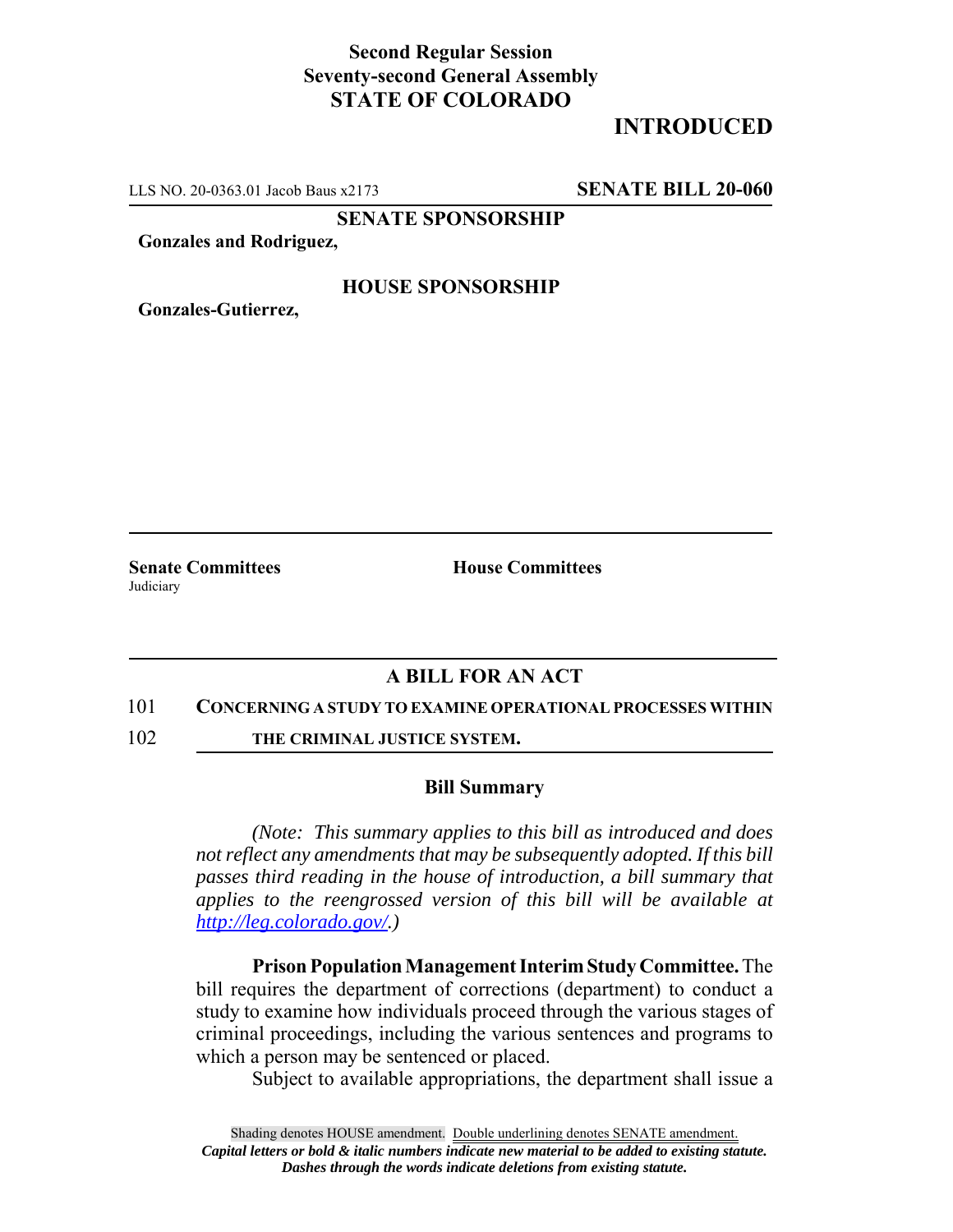request for proposals for an entity to assist with the study.

The department is required to produce a report of its findings to the joint budget committee of the general assembly and the judiciary committees of the house of representatives and the senate.

 *Be it enacted by the General Assembly of the State of Colorado:* **SECTION 1.** In Colorado Revised Statutes, **add** 17-42-105 as follows: **17-42-105. Criminal and correctional processes study - request for proposals - report - definition - repeal.** (1) (a) THE DEPARTMENT SHALL CONDUCT A STUDY TO EXAMINE HOW INDIVIDUALS PROCEED THROUGH THE VARIOUS STAGES OF CRIMINAL PROCEEDINGS, INCLUDING THE VARIOUS SENTENCES AND PROGRAMS TO WHICH A PERSON MAY BE SENTENCED OR PLACED. THE STUDY MUST INCLUDE, AT A MINIMUM: 10 (I) AN ANALYSIS OF THE MODERN INFORMATION SYSTEM TECHNOLOGIES AND DESIGN PRINCIPLES USED IN THE VARIOUS STAGES OF CRIMINAL PROCEEDINGS, INCLUDING VARIOUS CORRECTIONAL FACILITIES AND PROGRAMS, AND BY CRIMINAL JUSTICE AGENCIES, INCLUDING BUT NOT LIMITED TO: (A) THE SERVICE-ORIENTED ARCHITECTURE USED IN INFORMATION EXCHANGES AND OPERATIONAL PROCESSES; AND (B) THE INTEGRATED DATABASES AND DATA SERVICES USED TO STORE AND ACCESS RECORDS; (II) AN ORGANIZATION MATRIX OF PROCESSES, PERSONNEL STRUCTURES, AND TECHNOLOGY STRUCTURES USED IN THE VARIOUS STAGES OF CRIMINAL PROCEEDINGS, INCLUDING VARIOUS CORRECTIONAL FACILITIES AND PROGRAMS, AND BY CRIMINAL JUSTICE AGENCIES; (III) A DIAGRAM OF CRIMINAL PROCEEDINGS, INCLUDING DETAILS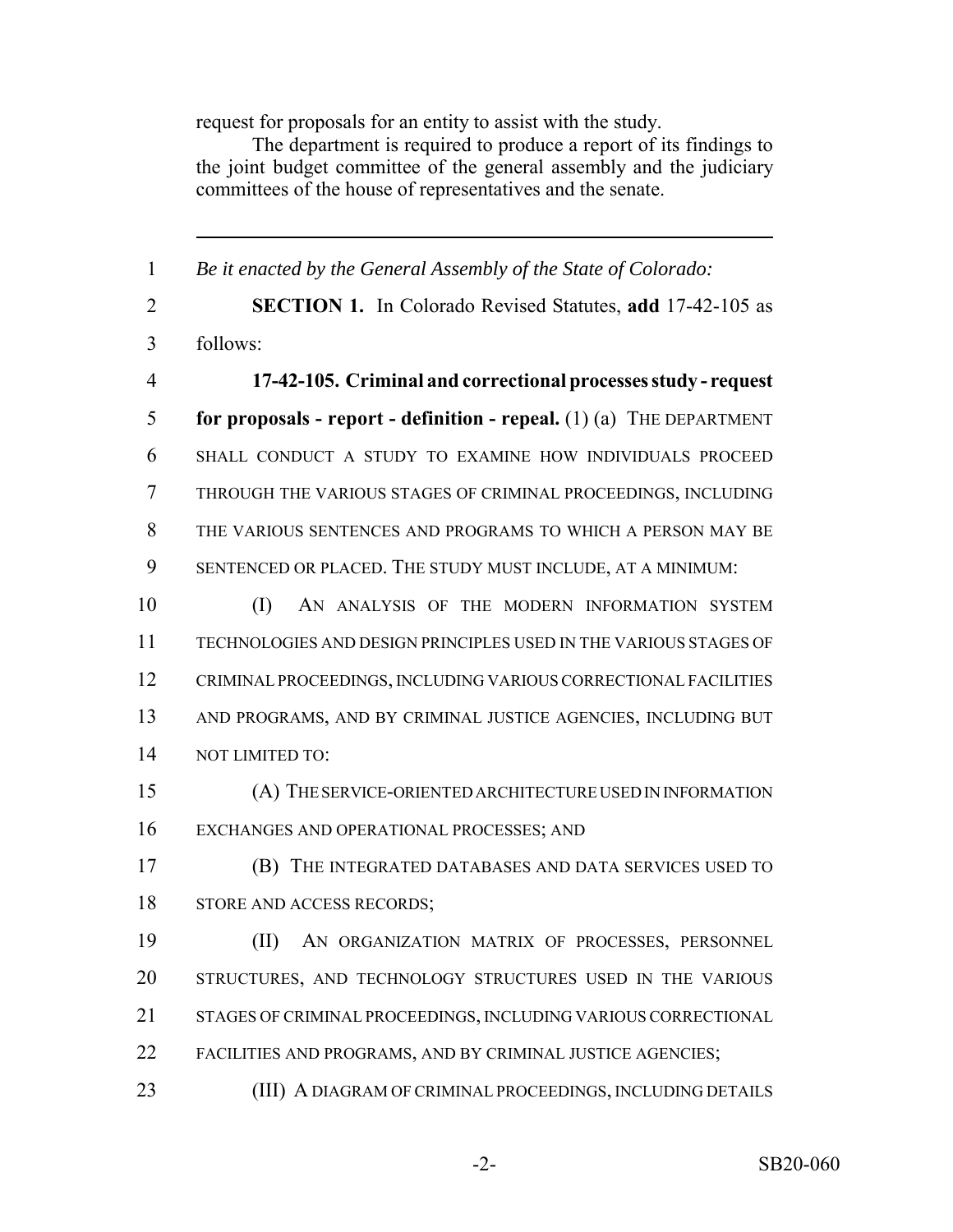CONCERNING THE OPTIONS AVAILABLE TO PERSONS AT THE VARIOUS STAGES OF CRIMINAL PROCEEDINGS, INCLUDING VARIOUS SENTENCES AND PROGRAMS, AND STATISTICS REGARDING THE FREQUENCY AT WHICH THE OPTIONS ARE CHOSEN;

 (IV) AN ANALYSIS OF MODEL-BASED SYSTEMS ENGINEERING USED IN CRIMINAL PROCEEDINGS, INCLUDING VARIOUS CORRECTIONAL FACILITIES AND PROGRAMS, AND BY CRIMINAL JUSTICE AGENCIES TO:

 (A) ILLUSTRATE EXISTING ORGANIZATIONAL RELATIONSHIPS, INFORMATION SYSTEMS, AND PROCESSES; AND

 (B) ANALYZE EXISTING PROCESS INEFFICIENCIES AND OPPORTUNITIES FOR IMPROVING QUALITY AND EFFICIENCIES;

 (V) RECOMMENDATIONS AND BEST PRACTICES IMPLEMENTED IN COLORADO OR OTHER STATES FOR CREATING MORE EFFICIENT OPERATIONAL AND TECHNOLOGICAL SYSTEMS AND PROCEDURES TO BE USED IN CRIMINAL PROCEEDINGS AND THE VARIOUS CORRECTIONAL FACILITIES AND PROGRAMS;

 (VI) AN ANALYSIS OF INEFFICIENCIES WITHIN THE VARIOUS STAGES OF CRIMINAL PROCEEDINGS, INCLUDING VARIOUS CORRECTIONAL FACILITIES AND PROGRAMS; AND

20 (VII) AN ANALYSIS OF THE TYPES OF METRICS AND INFORMATION COLLECTED AND PREPARED BY CRIMINAL JUSTICE AGENCIES REGARDING INDIVIDUALS PROCEEDING THROUGH THE VARIOUS STAGES OF CRIMINAL PROCEEDINGS AND THE VARIOUS SENTENCES AND PROGRAMS. THIS ANALYSIS MUST EXAMINE THE PURPOSE OF COLLECTING AND PREPARING THE METRICS AND INFORMATION AND HOW IT IS USED.

 (b) THE DEPARTMENT SHALL LIMIT THE STUDY TO THE MOST RECENT EIGHTEEN-MONTH PERIOD FOR WHICH DATA IS AVAILABLE AND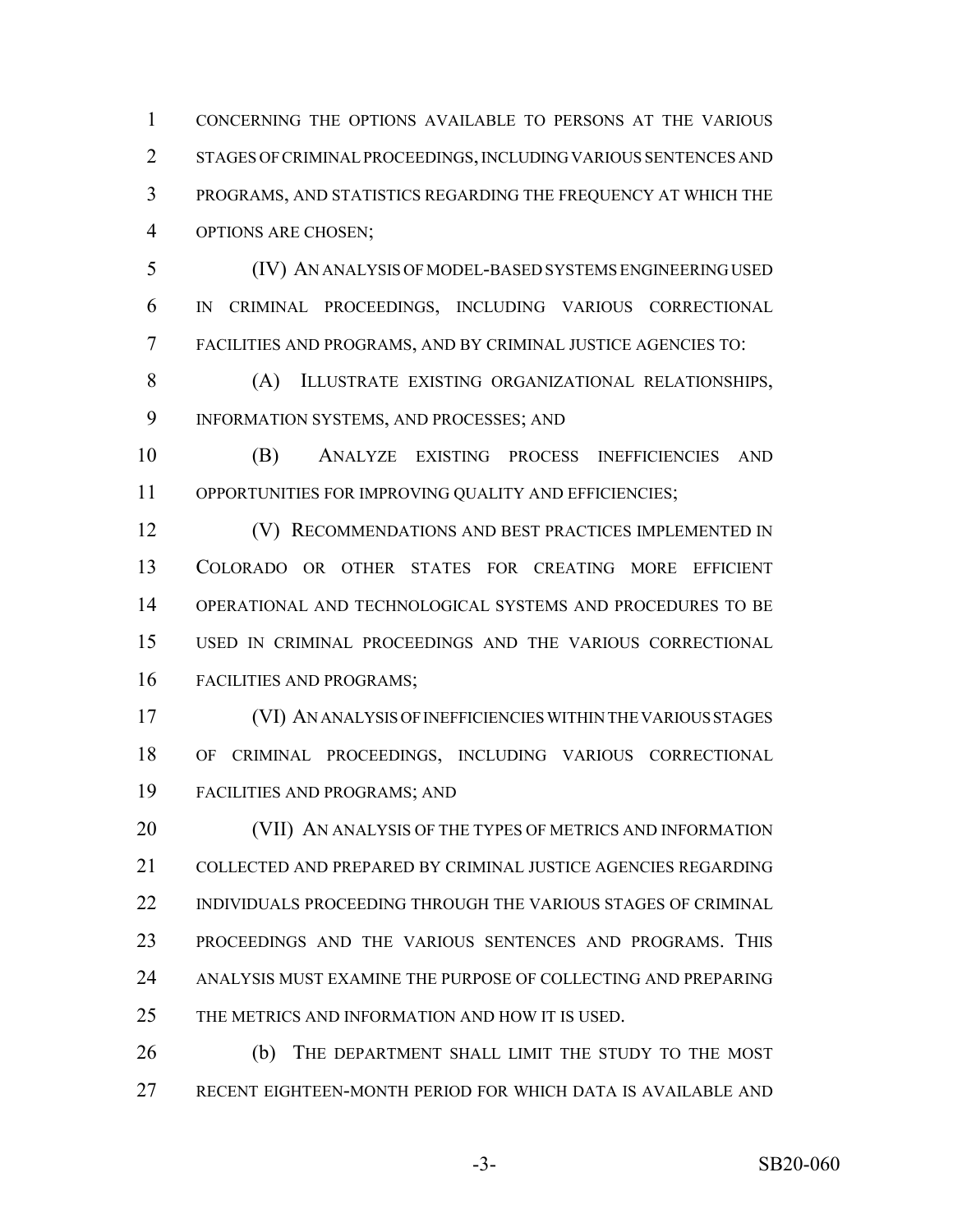1 SUFFICIENT TO SATISFY THE OBJECTIVES IN SUBSECTION (1)(a) OF THIS SECTION.

 (c) THE DEPARTMENT SHALL SOLICIT AND CONSIDER PUBLIC COMMENT REGARDING THE OBJECTIVES OF THE STUDY DESCRIBED IN SUBSECTION (1)(a) OF THIS SECTION. THE DEPARTMENT SHALL NOT PROHIBIT PUBLIC COMMENT FROM BEING SUBMITTED ANONYMOUSLY.

 (2) THE DEPARTMENT SHALL COLLABORATE WITH THE OTHER CRIMINAL JUSTICE AGENCIES, THE DEPARTMENT OF LAW, AND THE DEPARTMENT OF PUBLIC SAFETY, AS NECESSARY, TO SATISFY THE OBJECTIVES OF THE STUDY DESCRIBED IN SUBSECTION (1)(a) OF THIS SECTION.

 (3) SUBJECT TO AVAILABLE APPROPRIATIONS, THE DEPARTMENT SHALL ISSUE A REQUEST FOR PROPOSALS FOR AN ENTITY TO ASSIST THE DEPARTMENT IN CONDUCTING THE STUDY, GATHERING INFORMATION, ANALYZING THE ISSUES, AND PRODUCING A REPORT. THE DEPARTMENT 16 SHALL ENTER INTO A CONTRACT WITH AN ENTITY ON OR BEFORE JUNE 30, 2020.

18 (4) ON OR BEFORE JANUARY 1, 2021, THE DEPARTMENT SHALL SUBMIT A REPORT OF ITS FINDINGS TO THE JOINT BUDGET COMMITTEE OF THE GENERAL ASSEMBLY AND THE JUDICIARY COMMITTEES OF THE HOUSE OF REPRESENTATIVES AND THE SENATE, OR ANY SUCCESSOR COMMITTEES. 22 (5) AS USED IN THIS SECTION, UNLESS THE CONTEXT OTHERWISE REQUIRES, "CRIMINAL JUSTICE AGENCY" MEANS A LAW ENFORCEMENT AGENCY, COURT, LOCAL JAIL, MUNICIPAL JAIL AUTHORIZED PURSUANT TO SECTION 31-15-401 (1)(j), MULTIJURISDICTIONAL JAIL AUTHORIZED PURSUANT TO SECTION 17-26.5-101, THE DEPARTMENT, AND PRIVATE CONTRACT PRISONS.